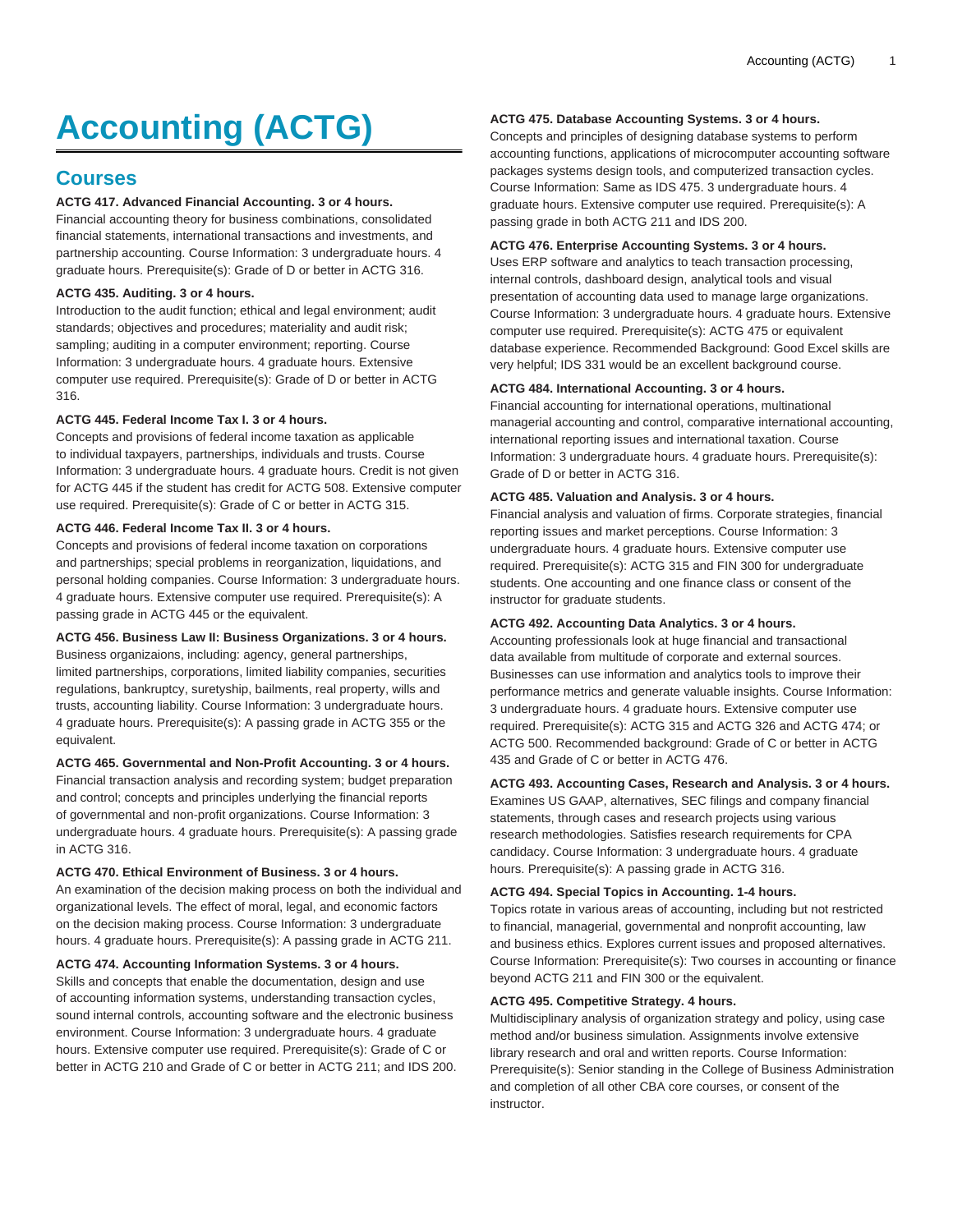# **ACTG 499. Research Experience. 1-3 hours.**

Research experience under the supervision of a faculty member. The faculty member and student will determine the research project. Each student must submit a report and each student must participate at a research event on campus. Course Information: May be repeated to a maximum of 12 hours. Students may register in more than one section per term. Prerequisite(s): Approval of the Department.

#### **ACTG 500. Introduction to Financial Accounting. 4 hours.**

Concepts and principles of financial accounting for preparation and evaluation of external reports and financial statements. Course Information: Extensive computer use required. Prerequisite(s): Admission to the MBA, M.S. in Accounting or Marketing or Master of Healthcare Administration program.

#### **ACTG 502. Financial Accounting I. 4 hours.**

Accounting theory and practice related to asset valuation, revenue recognition, and the determination of short-term liabilities; aspects of financial statement analysis related to these issues. Course Information: Prerequisite(s): ACTG 500.

#### **ACTG 503. Financial Accounting II. 4 hours.**

Contemporary financial accounting issues, including liabilities, pensions, tax allocation, leases, price level reporting, investments, capital transactions and financial statement analysis. Course Information: Prerequisite(s): ACTG 500 and ACTG 502 or the equivalents.

# **ACTG 506. Management Accounting. 4 hours.**

Design of cost accounting systems; alternate costing methods; costing for decision making; budget planning and performance evaluation. Course Information: Prerequisite(s): ACTG 500.

#### **ACTG 508. Federal Income Tax - Graduate. 4 hours.**

Concepts and provisions of federal income taxation generally applicable to individual taxpayers, corporations and partnerships. Course Information: Credit is not given for ACTG 508 if the student has credit for ACTG 445. Prerequisite(s): ACTG 502.

#### **ACTG 509. Business Law: Commercial Transactions. 4 hours.**

Commercial transactions including: contracts, sales of goods, negotiable instruments, and secured transactions. Course Information: Prerequisite(s): ACTG 500 or the equivalent.

# **ACTG 510. Financial and Managerial Accounting for Healthcare Management. 3 hours.**

Provides an introduction to accounting and financial management and serves as a foundation course in financial management for healthcare organizations. Course Information: Prerequisite(s): Approval of the Department. Recommended background: Prior accounting or financial coursework or experience would be helpful but not required.

# **ACTG 515. Accounting Theory and Paradigms. 4 hours.**

Theory construction, conceptual framework, and paradigmatic avenues in accounting with relation to applications. Course Information: Prerequisite(s): ACTG 502 or the equivalent. Class Schedule Information: Extensive computer use required.

### **ACTG 516. Financial Statement Analysis. 4 hours.**

Use of financial information by decision makers external to the firm; profitability and risk analysis; financial forecasting and equity valuation. Course Information: Extensive computer use required. Prerequisite(s): ACTG 502; or approval of the department.

# **ACTG 525. Management Control of Strategic Performance. 4 hours.**

Contemporary overview of the management control systems measuring technological activities, measuring value added, outsourcing non-core compensation plan and performance measurement. Course Information: Extensive computer use required. Prerequisite(s): ACTG 506; or approval of the department.

#### **ACTG 534. Auditing-Graduate. 4 hours.**

Designed to provide students with an understanding of issues relevant to the public accounting profession, and a brief introduction to audit testing and procedures. Course Information: Credit is not given for ACTG 534 if the student has a credit in ACTG 435 or the equivalent. Prerequisite(s): ACTG 502 and ACTG 503 or the equivalent.

#### **ACTG 535. Advanced Auditing. 4 hours.**

Review & evaluation of academic research in auditing - behavioral & capital market research. Overview of audit research methodology, examination of Sarbanes-Oxley and its effect on Internal Controls, auditing standards, and the accounting profession. Course Information: Extensive computer use required. Prerequisite(s): ACTG 435.

#### **ACTG 537. Fraud Examination. 4 hours.**

Concepts and skills necessary for examining financial fraud. Content will include fraud schemes, prevention and detection of fraud, ethics, forensic software tools, auditing techniques, and the law and regulations governing fraud cases. Course Information: Extensive computer use required. Prerequisite(s): ACTG 474 and ACTG 502 or equivalents.

# **ACTG 545. Taxes and Business Policy. 4 hours.**

The role of taxes in business decisions. Emphasizes integrating taxes with other variables -- behavioral, financial, environmental and other. Also discusses the relationship between taxation and financial and managerial accounting. Course Information: Prerequisite(s): ACTG 345 and ACTG 446.

# **ACTG 565. Advanced Government and Nonprofit Accounting. 4 hours.**

Financial accounting principles applicable to governments and nonprofit organizations. Transactions and events are analyzed, leading to the preparation and analysis of financial statements. Course Information: Prerequisite(s): ACTG 503 or equivalent.

# **ACTG 570. The Legal and Ethical Environment of Business. 4 hours.**

An examination of the decision making process on both the individual and organizational levels. The effect of moral, legal, and economic factors on the decision making process. Course Information: Prerequisite(s): ACTG 502; or consent of the instructor.

# **ACTG 585. Corporate Valuation and Accounting Information. 4 hours.**

Valuation using discounted cash flow and multiples. Use of financial disclosures to construct forecasts. How multiples behave. How accounting affects valuation ratios. Course Information: Credit is not given for ACTG 585 if the student has credit for ACTG 485. Prerequisite(s): ACTG 502; and FIN 510 or FIN 520; or approval of the department.

#### **ACTG 590. Case Based Research in Accounting. 4 hours.**

Development of skills necessary to research and interpret accounting standards and guidelines to resolve recognition and disclosure issues using real-life and simulated cases. Course Information: Prerequisite(s): ACTG 503 or equivalent.